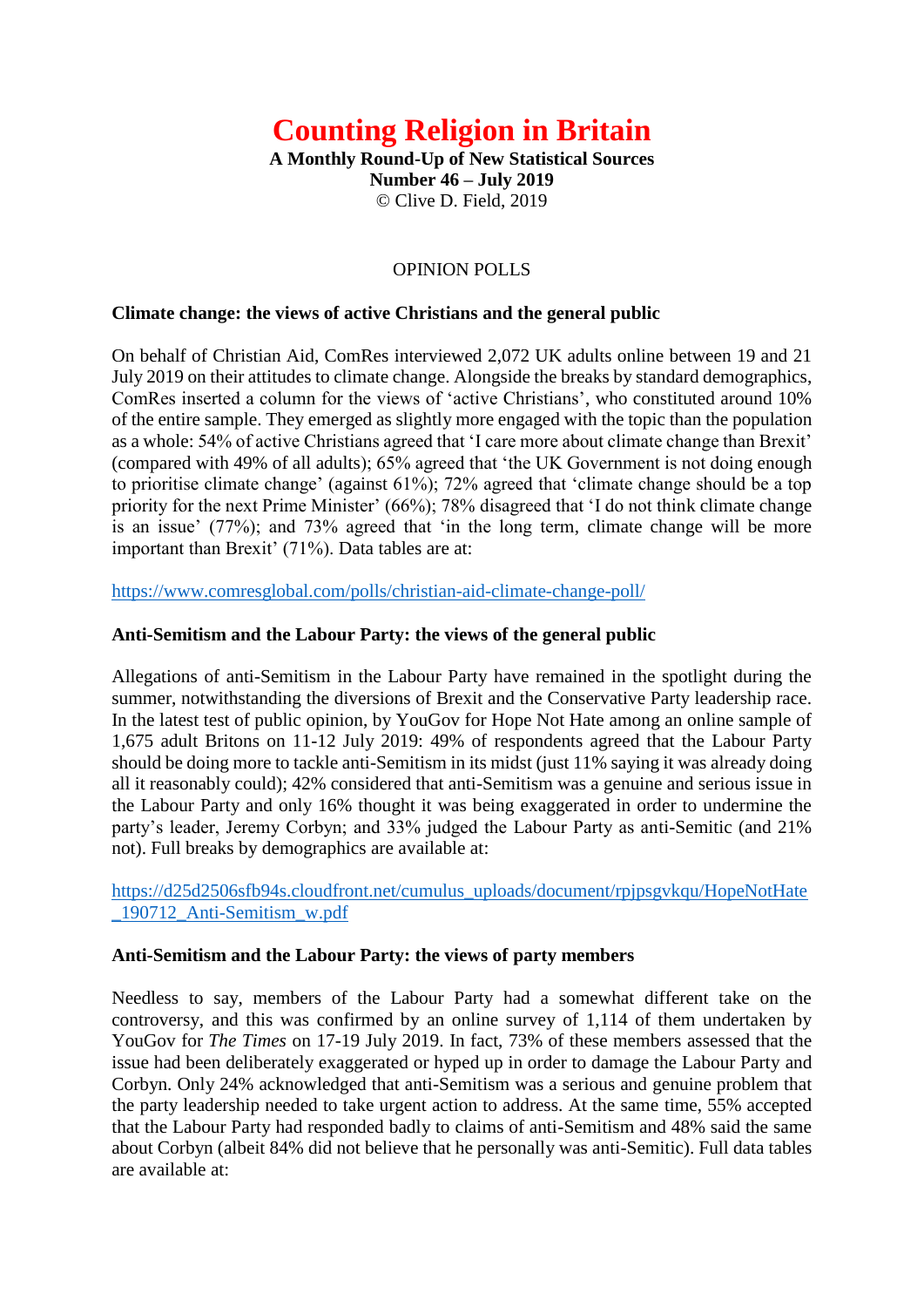## *COUNTING RELIGION IN BRITAIN*, Number 46, July 2019

[https://d25d2506sfb94s.cloudfront.net/cumulus\\_uploads/document/xi390k7ca3/TheTimes\\_19](https://d25d2506sfb94s.cloudfront.net/cumulus_uploads/document/xi390k7ca3/TheTimes_190719_LabourMemberResults_ww.pdf) [0719\\_LabourMemberResults\\_ww.pdf](https://d25d2506sfb94s.cloudfront.net/cumulus_uploads/document/xi390k7ca3/TheTimes_190719_LabourMemberResults_ww.pdf)

## **Islamophobia and the Conservative Party: the views of party members towards Islam**

The Conservative Party has also been having its own difficulties with religious prejudice, standing accused of Islamophobia by a section of the Muslim community (and others). A little light was shone on the matter by a YouGov poll for Channel 4's *Dispatches* programme, conducted online among a sample of 892 Conservative Party members on 11-14 June 2019. It focused on their attitudes to current socio-political issues, including the compatibility of Islam with the British way of life. In reply, 56% of the party's membership judged that Islam was generally a threat to the British way of life, just 22% regarding it as compatible, and 19% agreeing with neither statement. Full data tables are available at:

[https://d25d2506sfb94s.cloudfront.net/cumulus\\_uploads/document/7sjh8k3ibc/ITNResults\\_1](https://d25d2506sfb94s.cloudfront.net/cumulus_uploads/document/7sjh8k3ibc/ITNResults_190614_ConMembers.pdf) [90614\\_ConMembers.pdf](https://d25d2506sfb94s.cloudfront.net/cumulus_uploads/document/7sjh8k3ibc/ITNResults_190614_ConMembers.pdf)

## **Religion and mental health issues**

A Populus poll for the Money and Mental Health Policy Institute, undertaken online on 12-13 June 2019 among a sample of 2,093 UK adults, included breaks by religious affiliation for the two key questions on personal experience of a mental health problem and the need for help from a friend or family member for aspects of money management. Reported experience of a mental health problem was higher among religious nones (43%) and non-Christians (37%) than for Christians (33%), possibly a function of the younger age profile of the former two groups. The data can be found in tables 59-60 of the survey documentation at:

<https://www.populus.co.uk/polls/>

# **Religion and dietary preferences**

An ORB International poll on environmental and rural issues, commissioned by the Countryside Alliance and conducted online on 17-23 June 2019 among a sample of 4,323 UK adults, included breaks by religious affiliation for 'lifestyle' (i.e. diet – the options being vegan, semi-vegan, vegetarian, flexitarian, pescatarian, meat eater, and other). Meat-eating was more widespread among Christians (86%) than among religious nones (79%) or non-Christians (73%), a margin probably explicable in terms of age and culture. The data can be found in table 51 of the documentation at:

[https://www.orb-international.com/2019/07/16/orb-countryside-alliance-poll-unpacking-the](https://www.orb-international.com/2019/07/16/orb-countryside-alliance-poll-unpacking-the-environment/)[environment/](https://www.orb-international.com/2019/07/16/orb-countryside-alliance-poll-unpacking-the-environment/)

## **The world's most admired people: results of YouGov's latest annual survey**

YouGov has published the results of its latest (2019) annual survey of the world's most admired living public figures. This year, the study expanded to 41 countries, with an average 1,000 individuals interviewed online in each between March and June. Given a list of pre-nominated admired people, respondents were asked two questions: 'who do you truly admire?' (where multiple selections could be made) and 'who do you most admire?' (where only one name could be chosen). The two sets of numbers were then combined into a percentage share of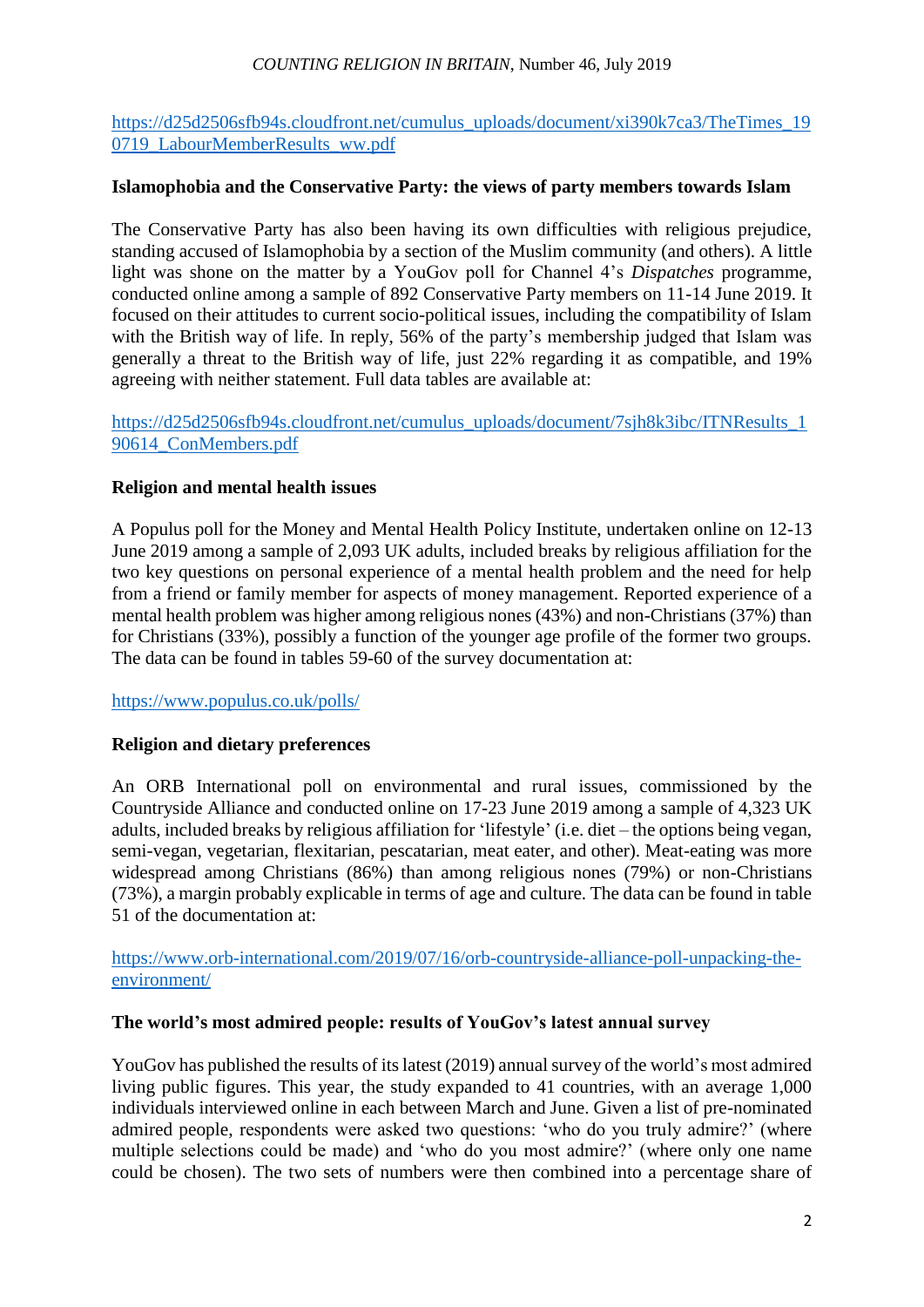## *COUNTING RELIGION IN BRITAIN*, Number 46, July 2019

admiration, separate scales being produced for the most admired men and women. In the UK, as in previous years, two international religious leaders featured in the list of most admired men, the Dalai Lama in sixth place (with an admiration score of 5.6%) and Pope Francis in tenth position (on 2.3%). In the world rankings, they came eighth and fifteenth, respectively, with percentage shares of admiration of 4.2 and 2.4. David Attenborough headed the UK list of admired men, with an admiration score of 25.8%. There were no religious figures in the UK table of admired women. Further information can be found in the blog at:

[https://yougov.co.uk/topics/international/articles-reports/2019/07/18/yougov-worlds-most](https://yougov.co.uk/topics/international/articles-reports/2019/07/18/yougov-worlds-most-admired-2019)[admired-2019](https://yougov.co.uk/topics/international/articles-reports/2019/07/18/yougov-worlds-most-admired-2019)

# FAITH ORGANIZATION STUDIES

## **Anti-Semitic incidents recorded by Community Security Trust, January-June 2019**

The Community Security Trust has published a report on anti-Semitic incidents in the UK between January and June 2019. The number of recorded incidents during these six months was 892, which is 10% more than in the first half of 2018 and the highest total ever for any January-June period. The rise in incidents is attributed in part to greater reporting of online expressions of anti-Semitism, of which there were 323 in this half-year, not far short of the 384 online incidents for the whole of 2018. The 16-page report is available for download at:

[https://cst.org.uk/data/file/3/d/IR\\_Jan-Jun\\_2019.1564410415.pdf](https://cst.org.uk/data/file/3/d/IR_Jan-Jun_2019.1564410415.pdf)

## **Media reporting of Islam and Muslims: launch of new monitoring centre**

The Centre for Media Monitoring, a project of the Muslim Council of Britain that was launched in Parliament on 9 July 2019, has published its first quarterly review of the *State of Media Reporting on Islam and Muslims*. It is written by Faisal Hanif and covers the period October-December 2018. All main British media outlets are monitored, including 31 online media platforms and five broadcasters, using 50 keywords and their plural forms. Each article and broadcast clip is assessed against five metrics and rated according to its perceived degree of bias. During this initial quarter, 10,931 articles and clips were analysed, 59% of which were judged to associate Muslims with negative behaviours. The report can be downloaded at:

<https://cfmm.org.uk/wp-content/uploads/2019/07/CfMM-Quarterly-Report-Oct-Dec-2018.pdf>

# OFFICIAL AND QUASI-OFFICIAL STATISTICS

## **Religious backgrounds of Civil Service staff**

The Cabinet Office has published a statistical profile of the Civil Service as at 31 March 2019. Total headcount was 445,500. Reporting rates for religion and belief were, at 55%, lower than for other personal characteristics. The majority of staff providing information on this topic selfidentified as Christian (51%), with 38% having no religion and 4% being Muslims. Further details are given in the bulletin and tables at:

<https://www.gov.uk/government/statistics/civil-service-statistics-2019>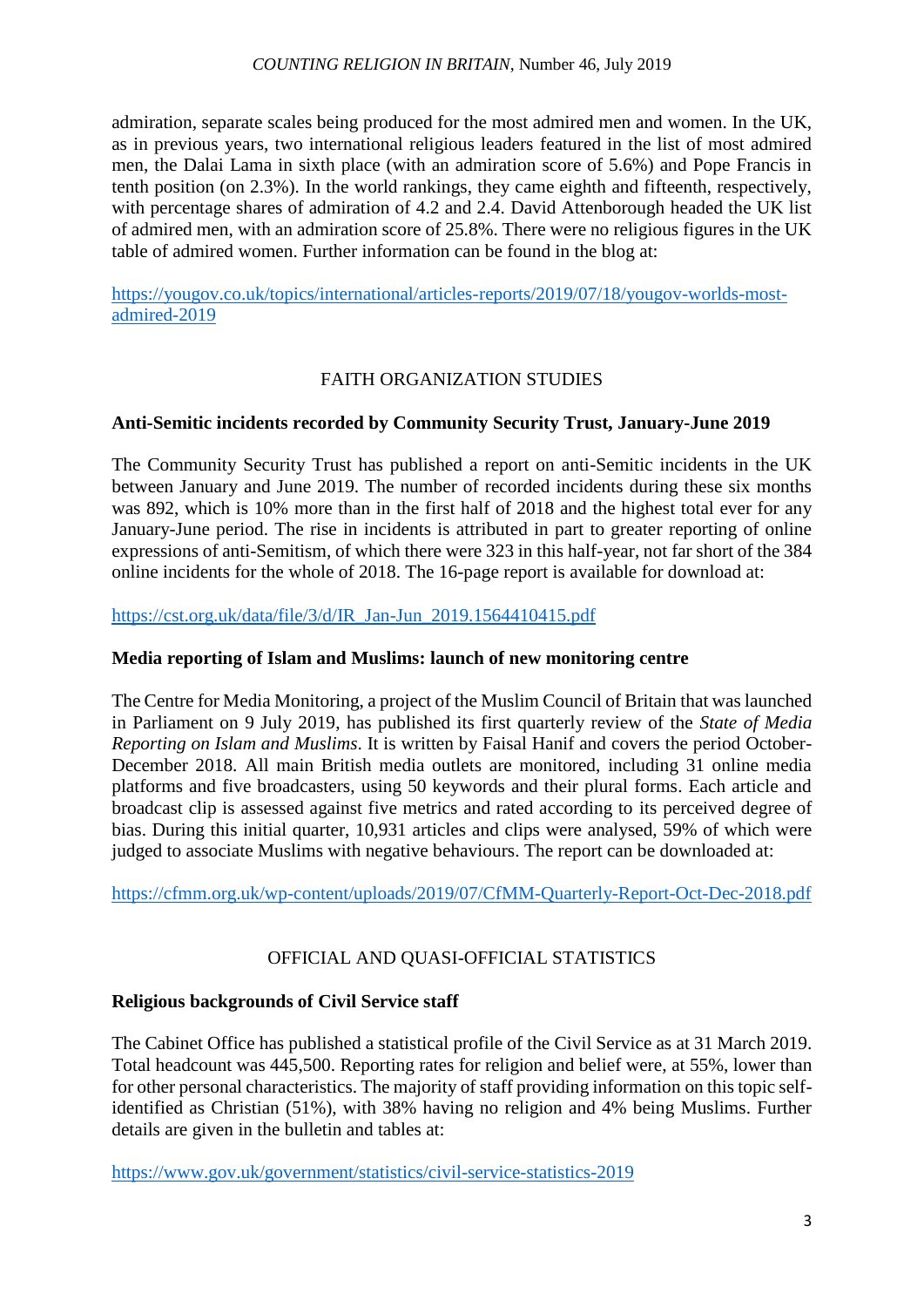#### *COUNTING RELIGION IN BRITAIN*, Number 46, July 2019

## **Religious backgrounds of UK armed forces**

The Ministry of Defence has published biannual diversity statistics of UK armed forces as at 1 April 2019. Among regular forces, 68% professed Christianity, 3% some other religion, and 29% no religion. When the current cycle of tri-service (Army, Navy, Air Force) reporting began in 2007, the proportion of Christians had been 89% and of religious nones 9%. A similar trend is evident for the reserves. A report and tables on the latest statistics are available at:

<https://www.gov.uk/government/statistics/uk-armed-forces-biannual-diversity-statistics-2019>

## **Number of faith schools and their pupils in England: results of 2019 annual census**

The Department for Education has published the results of the latest (January 2019) annual census of schools, pupils, and their characteristics in England. This includes details of the number of primary and secondary schools with a religious character, and of pupils being educated at them, differentiated by the religious denomination or grouping of the school. In 2019, 28% of primary and 18% of secondary pupils attend what are now usually designated as faith schools. Twenty years previously, the proportion at primary schools was exactly the same but the secondary school figure was somewhat higher, at 20%. Although there has been some diversification of religious providers during this period, the Church of England and Roman Catholic Church remain dominant. The 2019 data are available at:

[https://www.gov.uk/government/statistics/schools-pupils-and-their-characteristics-january-](https://www.gov.uk/government/statistics/schools-pupils-and-their-characteristics-january-2019)[2019](https://www.gov.uk/government/statistics/schools-pupils-and-their-characteristics-january-2019)

# **Religious hate crime in Scotland, 2018-19**

The Scottish Government has published details of hate crime in Scotland in 2018-19. There were 529 charges with a religious aggravation in that year, a fall of 18% compared to 2017-18 and the lowest number since 2004-05, shortly after the relevant legislation was introduced. In 2018-19, court proceedings were commenced in respect of 86% of religious charges. For further information, see:

[https://www.copfs.gov.uk/images/Hate%20Crime%20in%20Scotland%202018-](https://www.copfs.gov.uk/images/Hate%20Crime%20in%20Scotland%202018-19%20PDF.pdf) [19%20PDF.pdf](https://www.copfs.gov.uk/images/Hate%20Crime%20in%20Scotland%202018-19%20PDF.pdf)

# ACADEMIC STUDIES

# **British Social Attitudes Survey and International Social Survey Programme, 2018**

Although the underlying dataset has not yet been released for secondary analysis, the latest annual report from the British Social Attitudes (BSA) Survey has recently been published: John Curtice, Elizabeth Clery, Jane Perry, Miranda Phillips, and Nilufer Rahim eds., *British Social Attitudes, 36, 2019 Edition* (London: National Centre for Social Research, 2019, 240p., ISBN: 978-1-5272-4448-1, ebook, free). Its six thematic chapters summarize key findings from the 2018 BSA Survey, which was undertaken between July and November by means of face-toface interviews with 3,879 adults aged 18 and over living in private households in Great Britain, representing a 42% response rate. Some questions were put to the whole sample, but others were asked only of one or more of four equally sized sub-samples (A, B, C, and D). In addition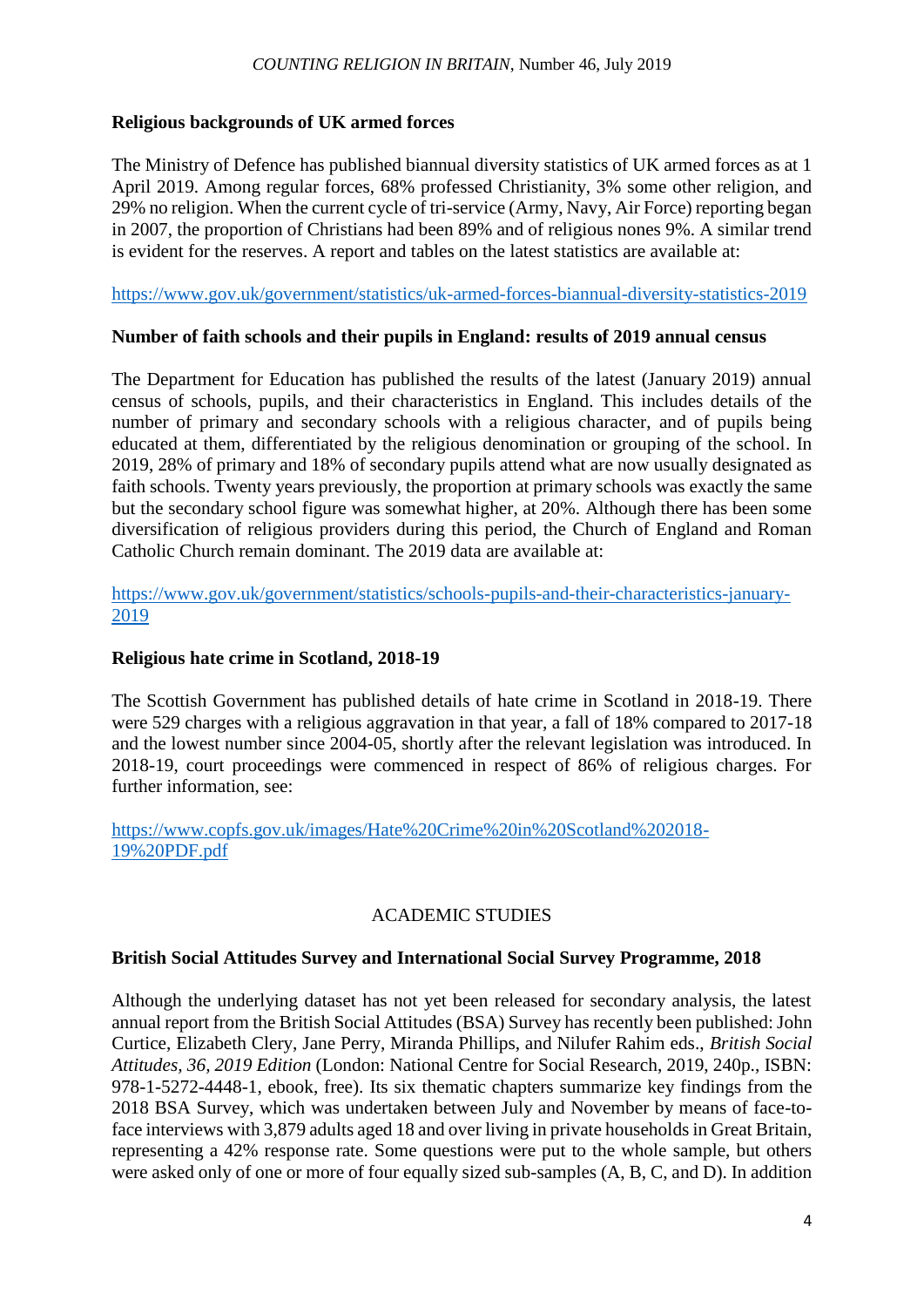to the personal interview, a self-completion questionnaire was also returned by approximately four-fifths of each of the sub-samples. The self-completion questionnaire for sub-samples A and B contained the International Social Survey Programme (ISSP) Religion IV module, the three previous modules having been fielded in 1991, 1998, and 2008. The Religion IV module was completed by around two-fifths (or 1,552) of the entire British sample.

Religious data feature in several of the chapters of the report (those on science and relationships/gender identity are worth a look from this perspective), but BRIN readers will naturally be primarily interested in the chapter devoted to religion (pp. 17-44), which is written by David Voas and Steve Bruce. This draws upon the relatively few religion questions put to the whole BSA sample (notably concerning religious affiliation and attendance at religious services) and the more plentiful ISSP Religion IV questions answered by the A and B subsamples, making comparisons with previous BSA/ISSP surveys. The authors reveal 'a dramatic decline in identification with Christian denominations, particularly the Church of England; a substantial increase in atheism and in self-description as "very" or "extremely" non-religious; and very low confidence in religious organizations, but tolerance of religious difference.' Their commitment to a generational explanation of secularization is reaffirmed, and they also emphasize how secularization is consolidating as the non-religious 'become more strident (or at least open) in their non-belief'. The chapter on religion can be downloaded at:

## <http://www.bsa.natcen.ac.uk/latest-report/british-social-attitudes-36/key-findings.aspx>

# **Science versus religion: meta-analysis of ten years of data on public attitudes in the UK**

In *'Science and Religion': The Perils of Misperception* (London: Theos, 2019, 114pp., including 46 figures, ISBN: 978-0-9956543-8-9, paperback, £5 plus £1.50 p&p), Nick Spencer offers an invaluable digest of, and commentary on, 18 studies of public opinion in the UK, undertaken between 2009 (when Theos broke new ground with its Rescuing Darwin survey from ComRes) and 2018, that have touched on the relationship between science and religion. The book has been written to coincide with Spencer's recent three-part BBC Radio 4 documentary *The Secret History of Science and Religion*. Besides an introduction and conclusion, there are substantive chapters on: science, religion, the Bible, God, and faith; evolution and religion; and science and scientific progress. The author's main point is that, although there are 'pockets of antagonism' between science and religion in the UK, the heart of any perceived tension is less about God, the age of the earth, or miracles than about the status and nature of human beings and the implications for scientific progress and social authority. A fair number of the studies reviewed have been covered by BRIN as news stories over the years, but a few have not, including the large-scale  $(n = 6,020)$  YouGov poll on attitudes to evolution commissioned by Amy Unsworth in 2014, which is partially reported in her article with David Voas in the January 2018 issue of *Public Understanding of Science* (Vol. 27, No. 1, pp. 76-93). One significant piece of research into science and religion that might have been highlighted by Spencer is Ben Clements, *Surveying Christian Beliefs and Religious Debates in Post-War Britain* (Basingstoke: Palgrave Macmillan, 2016), pp. 81-96; this is especially rich on the correlates of the British public's relative trust in science and religious faith. *'Science and Religion'* can be freely downloaded from:

[https://www.theosthinktank.co.uk/research/2019/06/18/science-and-religion-the-perils-of](https://www.theosthinktank.co.uk/research/2019/06/18/science-and-religion-the-perils-of-misperception)[misperception](https://www.theosthinktank.co.uk/research/2019/06/18/science-and-religion-the-perils-of-misperception)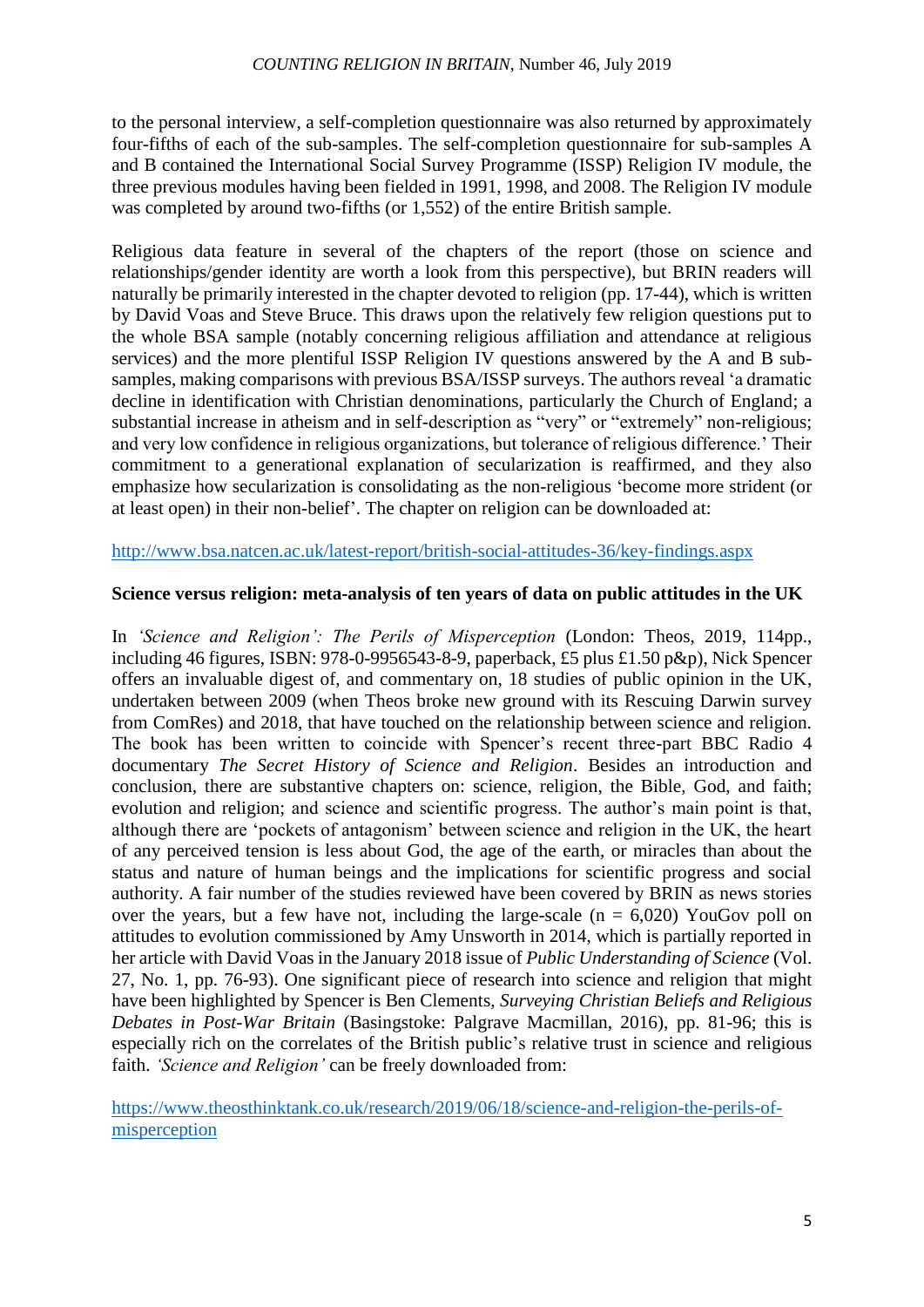# NEW DATASETS

## **GESIS Data Archive for the Social Sciences, Cologne, ZA 7500: European Values Study, 2017 Integrated Dataset**

This second pre-release of wave 5 of the European Values Study (EVS), for 2017, includes the data for Great Britain, where fieldwork was undertaken by NatCen Social Research between 12 February and 16 July 2018 through face-to-face interviews with 1,788 adults aged 18 and over. The religion-related questions were largely as in earlier waves of EVS, although a few appear to have been dropped in order to make way for new ones. The EVS announcement about the second pre-release, which currently extends to thirty countries, can be found at:

[https://europeanvaluesstudy.eu/methodology-data-documentation/survey-2017/pre-release](https://europeanvaluesstudy.eu/methodology-data-documentation/survey-2017/pre-release-evs-2017/)[evs-2017/](https://europeanvaluesstudy.eu/methodology-data-documentation/survey-2017/pre-release-evs-2017/)

On behalf of BRIN, Ben Clements has kindly taken a preliminary look at the British results for wave 5 (omitting 'don't knows'), comparing them with those from the first wave in 1981 (as tabulated below). All the indicators exhibit decline, often substantial.

|                                                          | 1981<br>(%) | 2017<br>$(\%)$ |
|----------------------------------------------------------|-------------|----------------|
|                                                          |             |                |
| <b>Belonging</b>                                         |             |                |
| Belongs to a religious denomination                      | 91          | 38             |
| Is a religious person                                    | 59          | 37             |
| <b>Behaving</b>                                          |             |                |
| Member of a religious organization                       | 22          | 14             |
| Attends religious services once a month or<br>more       | 22          | 17             |
| <b>Believing</b>                                         |             |                |
| Believes in God                                          | 83          | 48             |
| Believes in hell                                         | 29          | 24             |
| Believes in heaven                                       | 64          | 36             |
| Believes in life after death                             | 56          | 42             |
| There is a personal God                                  | 32          | 23             |
| How important is God in your life? (1-10)<br>scale)      | 5.7         | 4.4            |
| <b>Religious institutions</b>                            |             |                |
| Confidence in the Church: a great deal or<br>quite a lot | 49          | 32             |